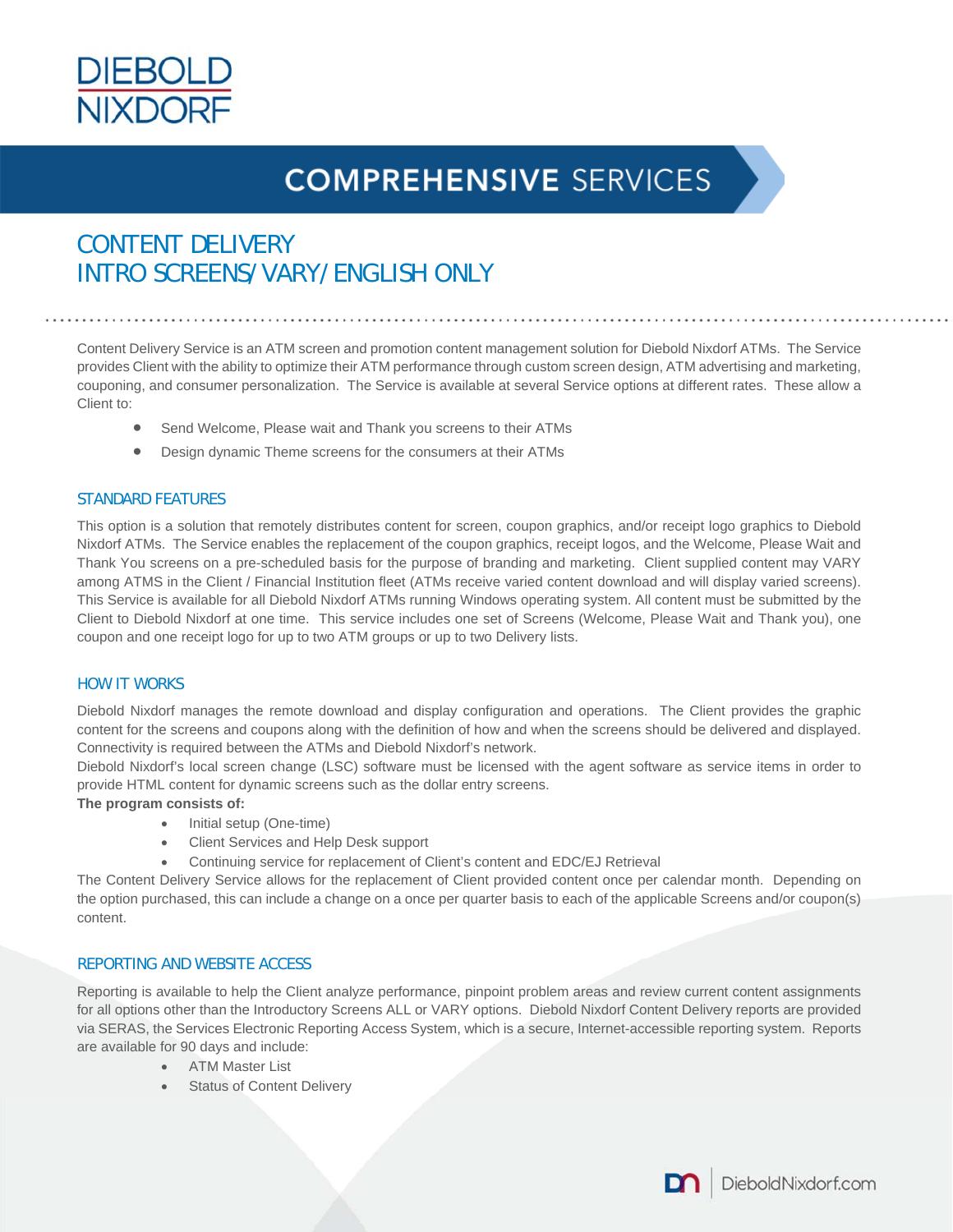

# **COMPREHENSIVE SERVICES**

Content Assigned to ATMs

### IMPLEMENTATION PROJECT - DIEBOLD NIXDORF RESPONSIBILITIES

- a. Configuring the System for the option(s) contracted for
	- Define Client ATMs in the Diebold Nixdorf Content Delivery System
	- Validate that Content Delivery can connect to each ATM
	- Collect Client screens and download requirements from Client and SE where applicable
	- Configure the general parameters of the Content Delivery system to deliver the content as required
- b. Connectivity support and certification.
- c. Coordinate implementation and validation testing of system configuration on first ATM with Diebold Nixdorf SE and/or Client where applicable
- d. Scheduling the Diebold Nixdorf technicians for site visits to configure the ATMs as required
- e. Establish screen change schedule plans as appropriate

### IMPLEMENTATION PROJECT - CLIENT RESPONSIBILITIES

- a. If frame circuit is required, Frame circuit order form (street address, zip code, and site location phone number, IT contact name).
- b. If co-managed VPN, required network/communication information to establish communication between the Client's network and Diebold Nixdorf.
- c. IP addresses of current ATM network.
- d. Design of all ATM screen and coupon content and procuring all rights and authorizations necessary for use of content.
- e. Provide a minimum of 1 set of graphics as defined in the option purchased.
- f. If additional languages are purchased, provide the equivalent of the English screens for each purchased language.
- g. Assist Diebold Nixdorf with any host/network content issues.
- h. Perform standard ATM transactions and review for accuracy.
- i. Provide personnel to be trained in an environment away from their normal duties.
- j. Notify Diebold Nixdorf Project Manager of any changes to the scope of this SOW in writing.
- k. Supply and stage all related hardware for this project not provided under the Agreement (MESA).

#### OUT OF SCOPE

- a. Customizations not included and outlined in this original Scope of Work.
- b. Modifications which may be necessary due to network requirements.
- c. Requests to change content more frequently than once per calendar month.
- d. Requests to support additional content outside the limitations stated in for the detailed service for the contracted options defined in this SOW
- e. Effort expended by Diebold Nixdorf towards the completion of the SOW due to failure of the Client, or its agents, to carry out the terms of the SOW, and is not the fault of Diebold Nixdorf, will be billed on a time and material basis.
- f. Troubleshooting problems of any nature that are outside the hardware and software provided or specified.
- g. Certification testing required by Client's ATM host processor, network or card issuers.
- h. Delays caused by Client or their third party vendors that extend the project timeline, shall not cause Diebold Nixdorf to be penalized.
- i. Diebold Nixdorf is not responsible for the consequences of inaccurate information provided by Client.